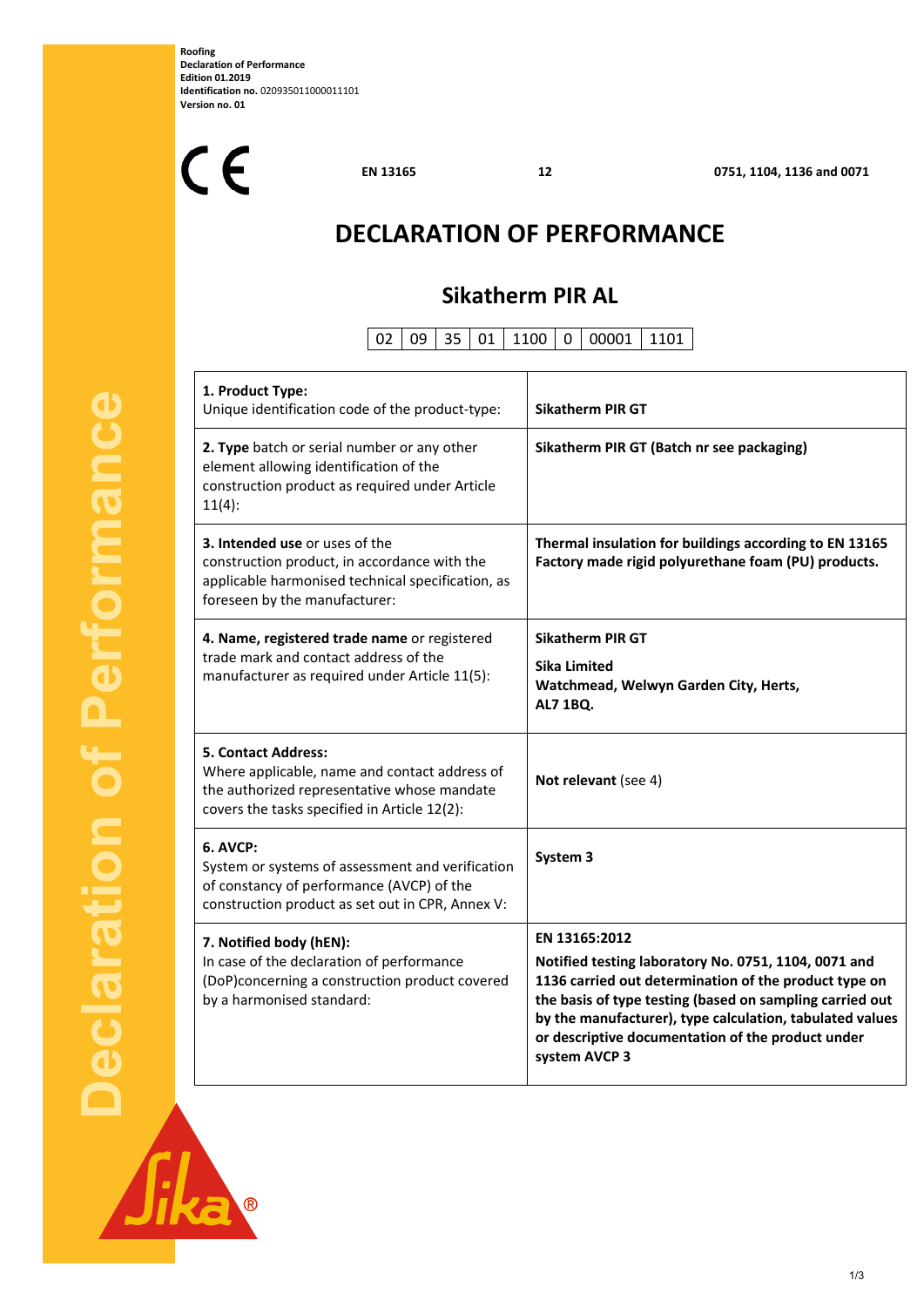**Roofing Declaration of Performance Edition 01.2019 Identification no.** 020935011000011101 **Version no. 01** 

| 8. Notified body (ETA):                       |                                       |
|-----------------------------------------------|---------------------------------------|
| In case of the declaration of performance     | <b>Not relevant</b> (refer to item 7) |
| concerning a construction product for which a |                                       |
| European Technical Assessment (ETA) has been  |                                       |
| issued:                                       |                                       |
|                                               |                                       |

### **9. Declared performance**

B

| <b>Essential Characteristics</b>                                                     | Performance                                 | <b>Test Standard</b> | <b>Harmonised technical</b><br>specification |
|--------------------------------------------------------------------------------------|---------------------------------------------|----------------------|----------------------------------------------|
| <b>Reaction to fire</b>                                                              | <b>RtFE</b>                                 | EN 13501-1           |                                              |
| Thermal resistance $((m2.K)/W)$                                                      | dN 30mm 1.35<br>dN 40mm 1.80                | EN 12667<br>EN 12939 |                                              |
|                                                                                      | dN 50mm 2.25                                |                      |                                              |
|                                                                                      | dN 60mm 2.70                                |                      |                                              |
|                                                                                      | dN 70mm 3.15                                |                      |                                              |
|                                                                                      | dN 80mm 3.60                                |                      |                                              |
|                                                                                      | dN 90mm 4.05                                |                      |                                              |
|                                                                                      | dN 100mm 4.50                               |                      |                                              |
|                                                                                      | dN 110mm 5.00                               |                      |                                              |
|                                                                                      | dN 120mm 5.45                               |                      |                                              |
|                                                                                      | dN 130mm 5.90                               |                      |                                              |
|                                                                                      | dN 140mm 6.35                               |                      |                                              |
|                                                                                      | dN 150mm 6.80                               |                      |                                              |
|                                                                                      | dN 160mm 7.25                               |                      |                                              |
| Thermal conductivity $\lambda_{D}$                                                   | 0.022                                       |                      |                                              |
| (W/(m.K))                                                                            |                                             |                      |                                              |
| <b>Thickness</b>                                                                     | dN < 50mm T2; ± 2mm                         |                      |                                              |
|                                                                                      | dN 50-75mm T2; ± 3mm                        | <b>EN 823</b>        |                                              |
|                                                                                      | $dN > 75$ mm T2; + 5, -                     |                      |                                              |
|                                                                                      | 3mm                                         |                      |                                              |
| <b>Compressive Strength</b>                                                          | d 30 to 160mm (kPa)                         | <b>EN 826</b>        |                                              |
|                                                                                      | CS(10/Y)150                                 |                      |                                              |
| <b>Tensile Strength</b>                                                              | <b>Perpendicular to faces</b><br>(kPa) TR40 | EN 1607              |                                              |
| Dimensional stability under                                                          | 48 h, 70 °C, 90 % R.H.                      | <b>EN 1604</b>       | EN 13165: 2012                               |
| specified temperature and                                                            | DS(70,90)3                                  |                      |                                              |
| humidity conditions                                                                  | 48 h, -20 °C DS(-20,-)1                     |                      |                                              |
| <b>Deformation under specified</b><br>compressive load and<br>temperature conditions | 40 kPa, 70°C, 168h<br><b>DLT(2)5</b>        | <b>EN 1605</b>       |                                              |